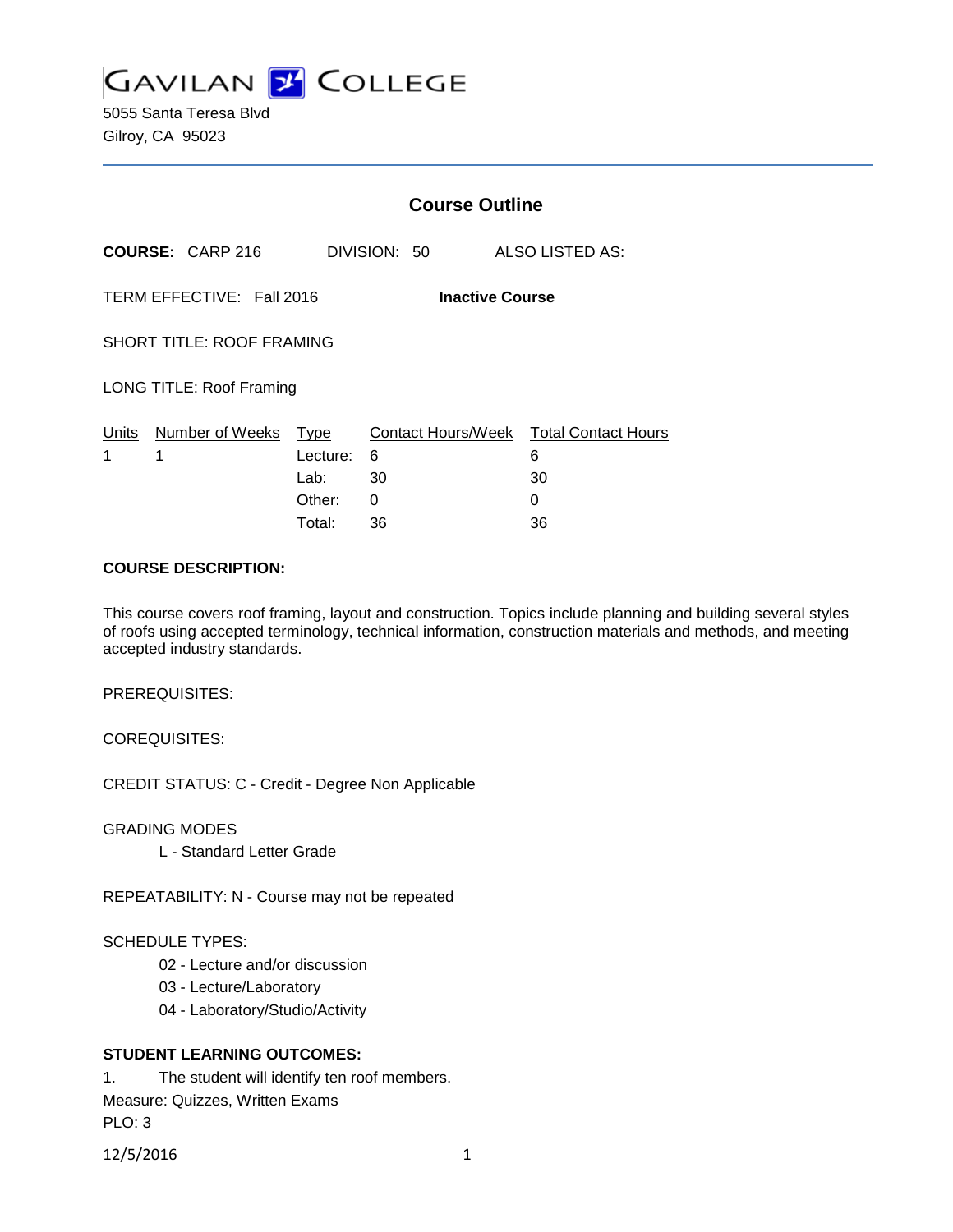ILO: 2, 3, 7 GE-LO: Year assessed or anticipated year of assessment: 2012-13

2. The student will determine the line length of a hip rafter using Step-off with a framing square, framing square rafter tables, and Full Length Rafter Book.

Measure: Class Performance, Written Exams

PLO: 3

ILO: 2, 3, 7

GE-LO:

Year assessed or anticipated year of assessment: 2012-13

# PROGRAM LEARNING OUTCOMES:

1. Demonstrate journey level skills, including those skills necessary to build all concrete infrastructures that comprise the California transportation system.

2. Locate on the blueprints and in the specifications, the information needed to construct various types of structures and assemble its various components.

3. Perform horizontal layout and vertical layout of wood framed wall components. Install interior and exterior trims and moldings. Construct various types of roofs and stairs.

# CONTENT, STUDENT PERFORMANCE OBJECTIVES, OUT-OF-CLASS ASSIGNMENTS

## Inactive Course: 11/28/2016

Out-of class assignments: For each topic, the student will read chapters and do homework assignments at the end of those chapters.

2 lec/10 lab

- A. Basic roof types
- B. Roof layout principles
- 1. Total span, total run, and total rise
- 2. Roof pitch and unit run
- 3. Roof triangle
- 4. Unit rise and unit run
- C. Structural factors in roof design
- 1. Dead load
- 2. Live load
- 3. Allowable rafter spans
- 4. Ceiling joist
- 5. Collar ties and purlins
- 6. Rafter anchors
- 7. Roof sheathing

SLO: The student will identify ten roof members. The student will determine rafter lengths using three methods.

Assignments: Read the chapters covered in the lecture and do the homework exercises at the end of the chapters. Answer the study guide questions on the assigned subject.

Identify ten roof members. Determine rafter lengths using three methods.

2 lec/10 lab

- D. Gable roof
- a. Common rafters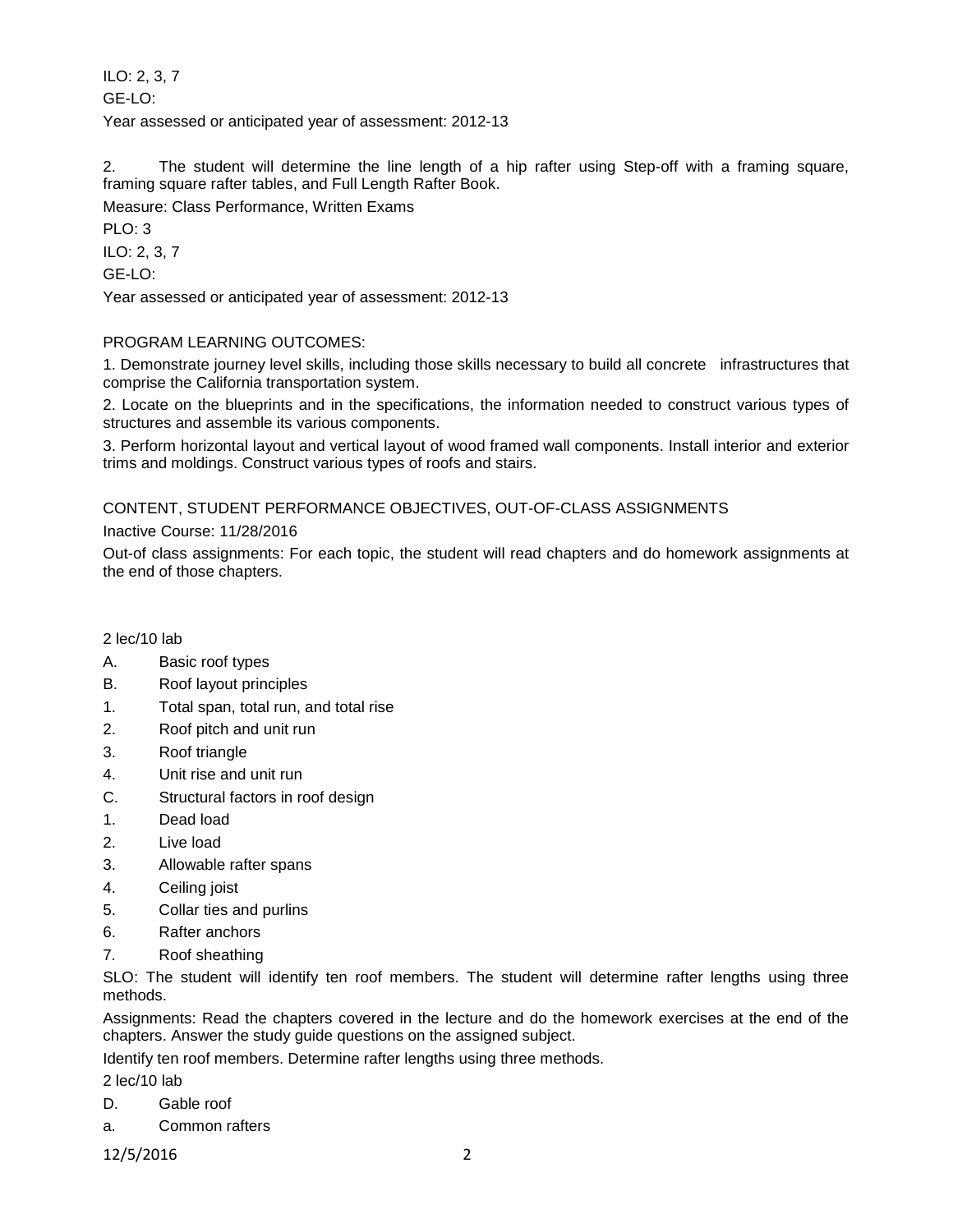- b. Calculating common rafter line length
- a. Step-off with a framing square
- b. Framing square rafter tables
- c. Full Length Rafter Book ©
- c. Shortening common rafters
- d. Common rafter layout
- a. Plumb cut at the ridge
- b. Seat cut
- c. Tail cut
- E. Constructing gable roofs
- a. Marking wall plates
- b. Marking and cutting ridge boards
- c. Cutting common rafters
- d. Erecting common rafters using a ridge board
- e. Cutting common rafter overhangs
- f. Framing gable end overhangs
- g. Cutting and installing gable wall studs
- F. Constructing shed roofs
- G. Building dormers

SLO: The student will determine the line length of a common rafter using Step-off with a framing square, framing square rafter tables, and Full Length Rafter Book.

The student will determine the line length of a hip rafter using Step-off with a framing square, framing square rafter tables, and Full Length Rafter Book. The student will frame a shed roof. The student will frame a gable roof.

Assignments: Read the chapters covered in the lecture and do the homework exercises at the end of the chapters. Answer the study guide questions on the assigned subject.

Determine the line length of a common rafter using Step-off with a framing square, framing square rafter tables, and Full Length Rafter Book.

Determine the line length of a hip rafter using Step-off with a framing square, framing square rafter tables, and Full Length Rafter Book. Frame a shed roof. Frame a gable roof.

# 2 lec/10 lab

- G. Hip rafters
- 1. Calculating hip rafter line lengths
- a. Step-off with a framing square
- b. Framing square rafter tables
- c. Full Length Rafter Book ©
- 2. Shortening hip rafters
- 3. Laying out hip rafters
- 1. Plumb and seat cuts
- 2. Side cuts
- 3. Overhang
- H. Hip jack rafters
- a. Common length differences
- b. Laying out hip jack rafters
- a. Plumb and seat cuts
- b. Side cuts
- c. Overhang
- I. Constructing hip roofs
- A. Calculating ridge length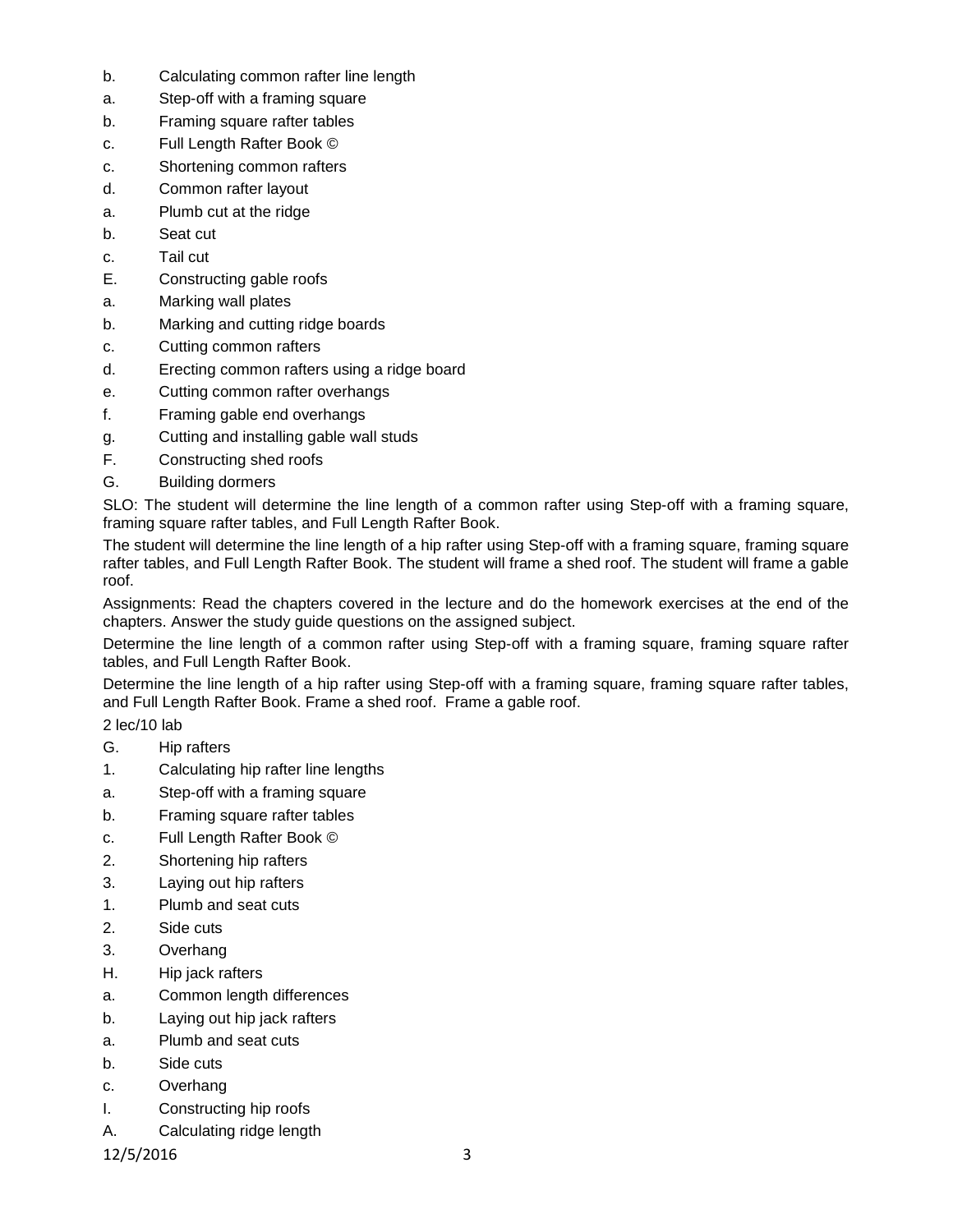- B. Wall and ridge layout
- C. Erection procedures
- J. Intersecting roof
- A. Equal span
- B. Unequal span
- C. Valley rafters
- 1. Line length
- 2. Layout valley rafters
- 3. Supporting and shortened valley rafters
- D. Valley jack rafters
- a. Line length
- b. Layout valley rafters
- E. Hip-valley cripple jack rafters
- a. Line length
- 4. Layout valley rafters
- K. Constructing intersecting roofs
- 1. Locating points of intersection
- 2. Calculating intersecting ridge board lengths
- 3. Framing intersecting roofs with equal spans
- 4. Framing intersecting roofs with unequal spans
- 5. Blind valley construction of intersecting roofs
- a. Blind valley rafter layout

SLO: The student will frame a hip roof. The student will frame an intersecting hip roof with unequal spans. The student will layout the plates and ridge for an assigned roof. The student will install purlins, braces, collar ties, and barge rafters.

Assignments: Read the chapters covered in the lecture and do the homework exercises at the end of the chapters. Answer the study guide questions on the assigned subject.

Frame a hip roof. Frame an intersecting hip roof with unequal spans.

Layout the plates and ridge for an assigned roof. Install purlins, braces, collar ties, and barge rafters.

2 hours

Final exam

# **METHODS OF INSTRUCTION:**

- A. Lecture and discussion
- B. Visual aids
- C. Demonstrations
- D. Group hands-on exercise
- E. Individual hands-on exercise
- F. One-on-one hands-on instruction

# **METHODS OF EVALUATION:**

The types of writing assignments required: Written homework Reading reports Lab reports Essay exams The problem-solving assignments required: Homework problems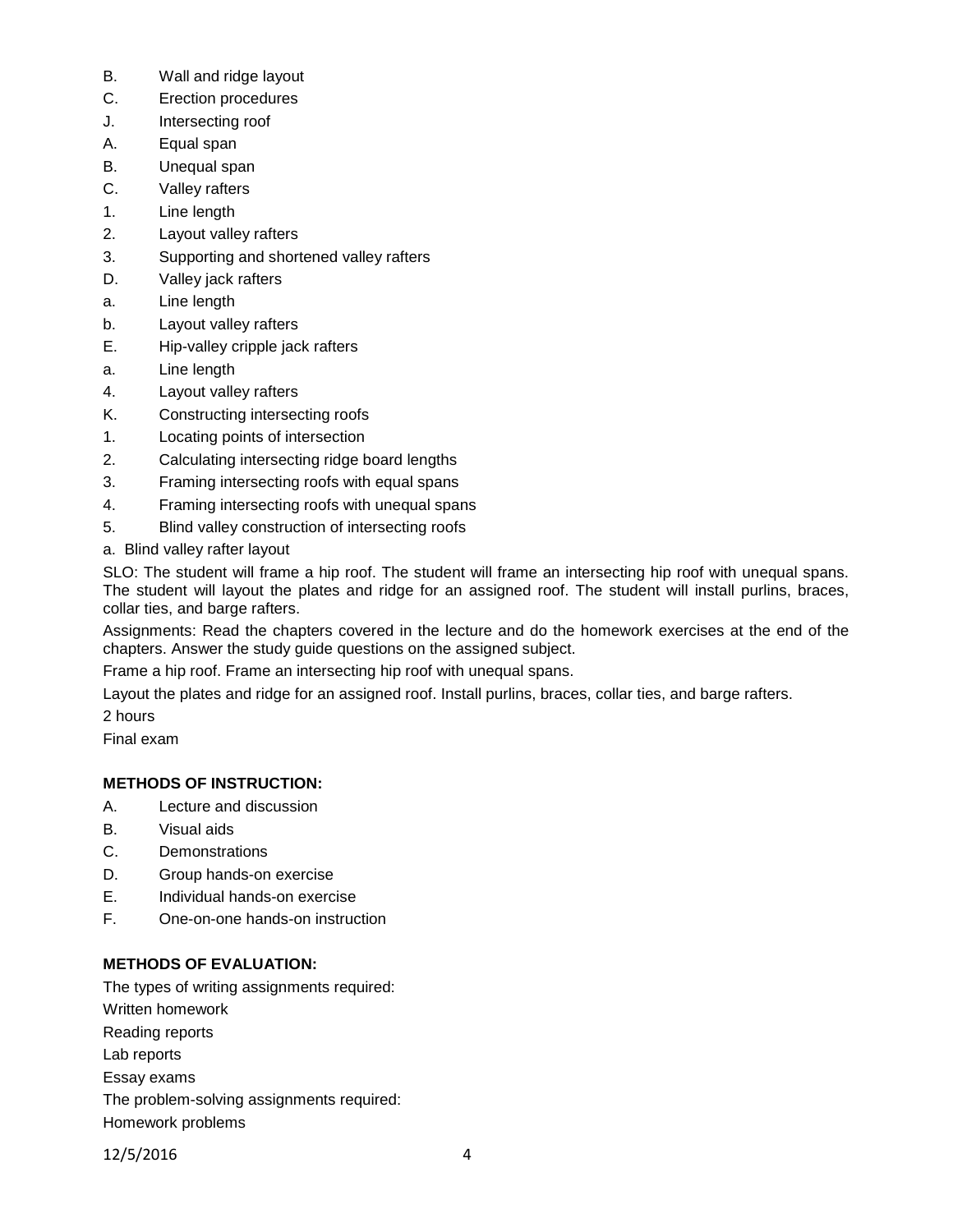| Lab reports                                             |  |  |  |  |  |
|---------------------------------------------------------|--|--|--|--|--|
|                                                         |  |  |  |  |  |
|                                                         |  |  |  |  |  |
| The types of skill demonstrations required:             |  |  |  |  |  |
| Class performance                                       |  |  |  |  |  |
|                                                         |  |  |  |  |  |
| Performance exams                                       |  |  |  |  |  |
| The types of objective examinations used in the course: |  |  |  |  |  |
| Multiple choice                                         |  |  |  |  |  |
|                                                         |  |  |  |  |  |
| Matching items                                          |  |  |  |  |  |
|                                                         |  |  |  |  |  |
| Other category:                                         |  |  |  |  |  |
|                                                         |  |  |  |  |  |
| The basis for assigning students grades in the course:  |  |  |  |  |  |
| 10% - 30%                                               |  |  |  |  |  |
| Problem-solving demonstrations: 10% - 40%               |  |  |  |  |  |
| 30% - 80%                                               |  |  |  |  |  |
| 10% - 30%                                               |  |  |  |  |  |
| Other methods of evaluation:<br>$0\% - 0\%$             |  |  |  |  |  |
|                                                         |  |  |  |  |  |

## **REPRESENTATIVE TEXTBOOKS:**

#### Required:

Leonard A. Koel, Barclay, CTCNC. Carpentry 6th edition, Construction Safety Orders 1 & 2,Roof Framing. American Technical Publishers, Thomas West, CTCNC, 2013. Or other appropriate college level text. Reading level of text, Grade: 10Verified by: publisher/dvt

### **ARTICULATION and CERTIFICATE INFORMATION**

Associate Degree: CSU GE: IGETC: CSU TRANSFER: Not Transferable UC TRANSFER: Not Transferable

#### **SUPPLEMENTAL DATA:**

Basic Skills: N Classification: Y Noncredit Category: Y Cooperative Education: Program Status: 1 Program Applicable Special Class Status: N CAN: CAN Sequence: CSU Crosswalk Course Department: 12/5/2016 5